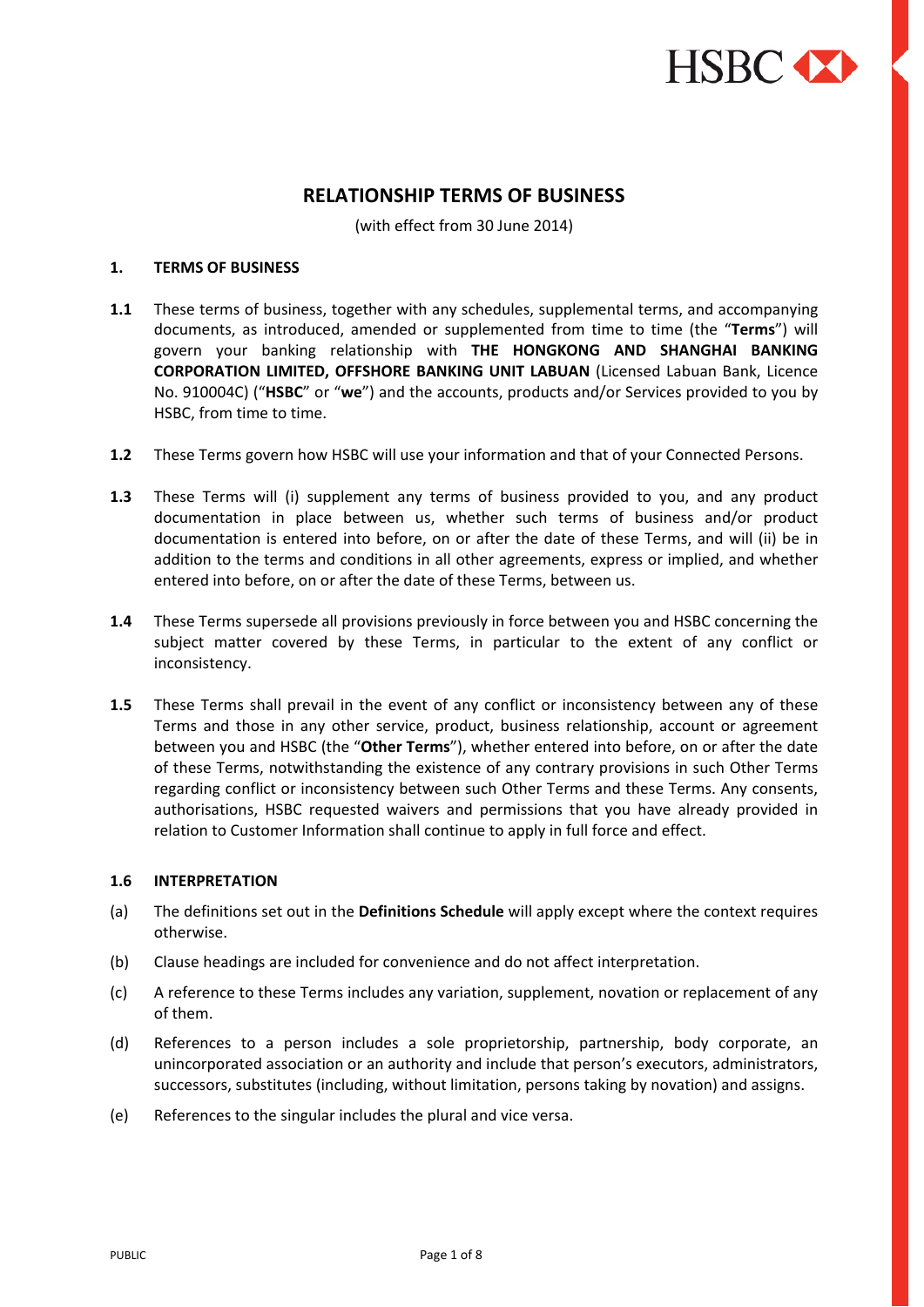

### **2. COLLECTION, PROCESSING AND SHARING OF CUSTOMER INFORMATION**

#### **2.1 COLLECTION**

HSBC and other members of the HSBC Group may collect, use and share **Customer Information**. Customer Information may be requested from you (or a person acting on your behalf), or may also be collected by or on behalf of HSBC, or members of the HSBC Group, from other sources (including from publically available information), generated or combined with other information available to HSBC or any member of the HSBC Group.

### **2.2 PROCESSING**

HSBC and/or members of the HSBC Group will process, transfer and disclose Customer Information in connection with the following purposes (the "**Purposes**"):

- (a) considering, at your request, whether to provide you with any account, product and/or Services;
- (b) for the provision of any accounts, products and/or Services and to approve, manage, administer or effect any transactions that you request or authorise,
- (c) meeting Compliance Obligations,
- (d) conducting Financial Crime Risk Management Activity,
- (e) collecting any amounts due and outstanding from you,
- (f) conducting credit checks and obtaining or providing credit references,
- (g) taking any adverse action against you, enforcing or defending our rights, or those of a member of the HSBC Group,
- (h) for any legal process (whether by way of judicial proceedings or any other form of proceedings recognised in law) initiated by or served on HSBC (whether or not HSBC is a party);
- (i) for our internal operational requirements or those of the HSBC Group (including credit and risk management, system or product development and planning, insurance, audit and administrative purposes),
- (j) maintaining HSBC's overall relationship with you (including, if you have not objected, marketing or promoting financial services or related products to you and market research),
- (k) improving and furthering the provision of accounts, products and/or Services by HSBC and any member of the HSBC Group to you generally; and/or
- (l) any other purposes as may be in accordance with HSBC's general policy on disclosure of Personal Data as set out in statements, circulars, notices or other terms and conditions (including, without limitation, the Notice to Customers relating to the Personal Data Protection Act, 2010) made available by HSBC to you from time to time.

### **2.3 SHARING**

By using any of the accounts, products and/or Services provided by HSBC, you agree that HSBC may (as necessary and appropriate for the Purposes) transfer and disclose any Customer Information to the following recipients globally (the "**Recipients**") (who may also subsequently process, transfer and disclose such Customer Information for the Purposes):

- (a) any member of the HSBC Group which;
	- (1) provides group management oversight of HSBC and/or global and regional support, or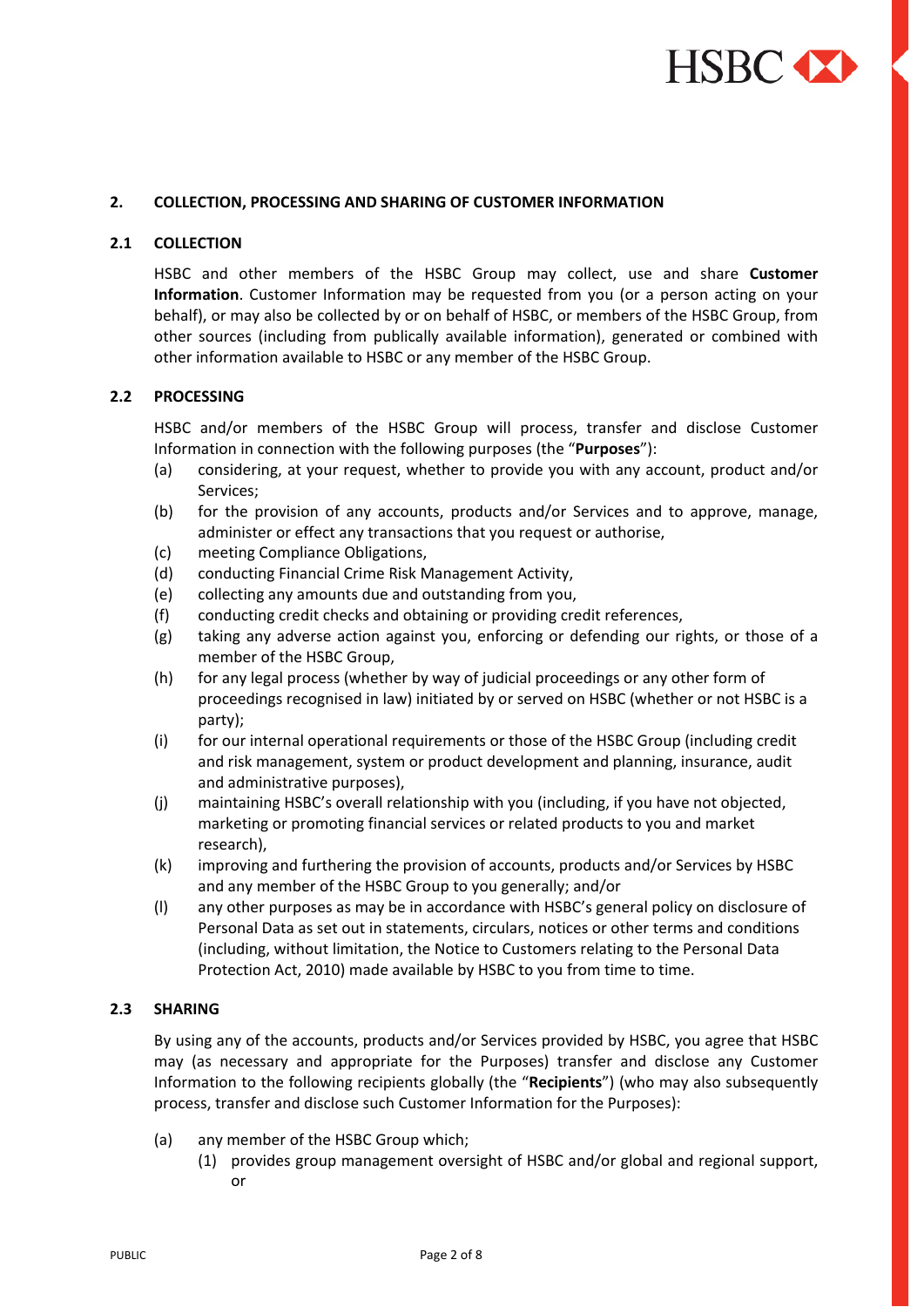

- (2) carries on business within the financial services industry, or
- (3) is a provider of services to other members of the HSBC Group;
- (b) any sub-contractors, agents, service providers (including but not limited to professional advisers, solicitors and auditors), or associates of the HSBC Group (including their employees, directors and officers);
- (c) any Authorities;
- (d) anyone acting on your behalf, payment recipients, beneficiaries, account nominees, intermediary, correspondent and agent banks, clearing houses, clearing or settlement systems, market counterparties, upstream withholding agents, swap or trade repositories, stock exchanges, securities central depositories or depository agents, companies in which you have an interest in securities (where such securities are held by HSBC or any member of the HSBC Group for you);
- (e) any party acquiring an interest in or assuming risk in or in connection with the accounts, products and/or Services provided by HSBC;
- (f) other financial institutions, credit reference agencies, credit reporting agencies registered under the Credit Reporting Agencies Act 2010 (as listed on [www.hsbc.com.my/1/2/offshore\)](http://www.hsbc.com.my/1/2/offshore) or credit bureaus (including those established by Bank Negara Malaysia or any of its subsidiaries, or by any other Authorities), for the purposes of obtaining or providing credit information and/or credit references;
- (g) any third party fund manager providing you with asset management services;
- (h) the Association of Labuan Banks (ALB);
- (i) any debt collection agencies that may be appointed by HSBC;
- (j) any governing or regulatory authority having purview over you;
- (k) any of your present or prospective guarantors or security providers;
- (l) any person HSBC believes in good faith to be tendering payment on your behalf;
- (m) any Connected Persons or persons whom HSBC is satisfied as being members of your governing body, irrespective of whether the persons are authorised signatories and if they are, irrespective of their signing authority for the accounts, products and/or Services provided to you;

wherever located, including in jurisdictions which do not have data protection laws that provide the same level of protection as the jurisdiction in which the accounts, products and/or Services are supplied.

### **CUSTOMER OBLIGATIONS**

- **2.4** You agree to supply Customer Information, and to inform HSBC promptly, and in any event, within 30 days in writing if there are any changes to Customer Information supplied to HSBC or a member of the HSBC Group from time to time, and to respond to any request from, HSBC, or a member of the HSBC Group.
- **2.5** You confirm and warrant that every Connected Person whose information (including Personal Data or Tax Information) you (or anyone on your behalf) have provided, or will from time to time provide to HSBC or a member of the HSBC Group has been notified of and agreed to the processing, disclosure and transfer of their information as set out in these Terms before their information is provided. You shall, at the same time, advise Connected Persons that they may have rights of access to, and correction of, their Personal Data.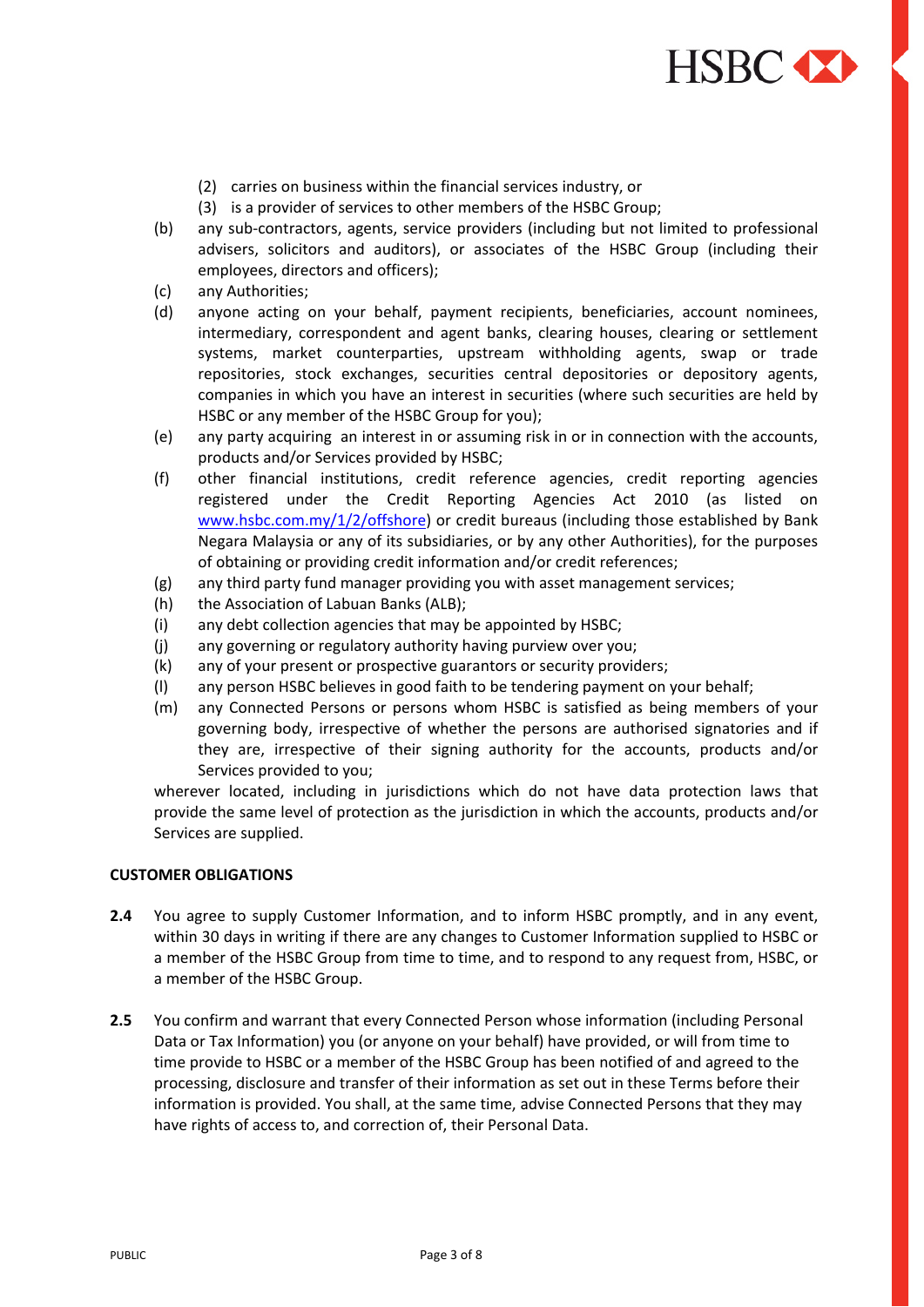

### **2.6** You acknowledge that where:

- o you fail to provide Customer Information that HSBC reasonably requests, or
- o you withhold or withdraw any consents which HSBC may need to process, transfer or disclose Customer Information for the Purposes (except for purposes connected with marketing or promoting products and Services to you), or
- o HSBC, or a member of the HSBC Group, has suspicions regarding the possible commission of Financial Crime or a Customer presents a potential Financial Crime risk to a member of the HSBC Group,

HSBC may:

- (a) be unable to provide new, or continue to provide all or part of the accounts, products and/or Services to you and reserves the right to terminate its banking relationship with you;
- (b) take actions necessary for HSBC or a member of the HSBC Group to meet the Compliance Obligations; and/or
- (c) block or close your account(s).

In addition, your failure to supply your, or your Connected Person's, Tax Information and accompanying statements, waivers and consents, or other relevant circumstances relating to you or your Connected Persons, may result in HSBC making its own decision with respect to your status, or that of your Connected Persons, including whether to report you to a Tax Authority, and may require HSBC or other persons to withhold amounts as may be legally required by any Tax Authority and paying such amounts to any Tax Authority or to take any of the other measures set out in (a) through (c) above.

# **3. DATA PROTECTION**

- **3.1** Whether it is processed in a home jurisdiction or overseas, in accordance with applicable data protection legislation, Customer Information will be protected by a strict code of secrecy and security which all members of the HSBC Group, their staff and third parties are subject to.
- **3.2** Under relevant data protection legislation, an individual has the right to request copies of Personal Data which may be held and to request that any errors in such data are corrected. HSBC may charge a fee for providing any Personal Data, and any request should be addressed to:

Personal Data Protection Officer The Hongkong and Shanghai Banking Corporation Limited Offshore Banking Unit Labuan No.2, Leboh Ampang 50100 Kuala Lumpur

#### **4. FINANCIAL CRIME RISK MANAGEMENT ACTIVITY**

**4.1** HSBC, and members of the HSBC Group, are required, and may take any action they consider appropriate in their sole and absolute discretion, to meet Compliance Obligations in connection with the detection, investigation and prevention of Financial Crime ("**Financial Crime Risk Management Activity**").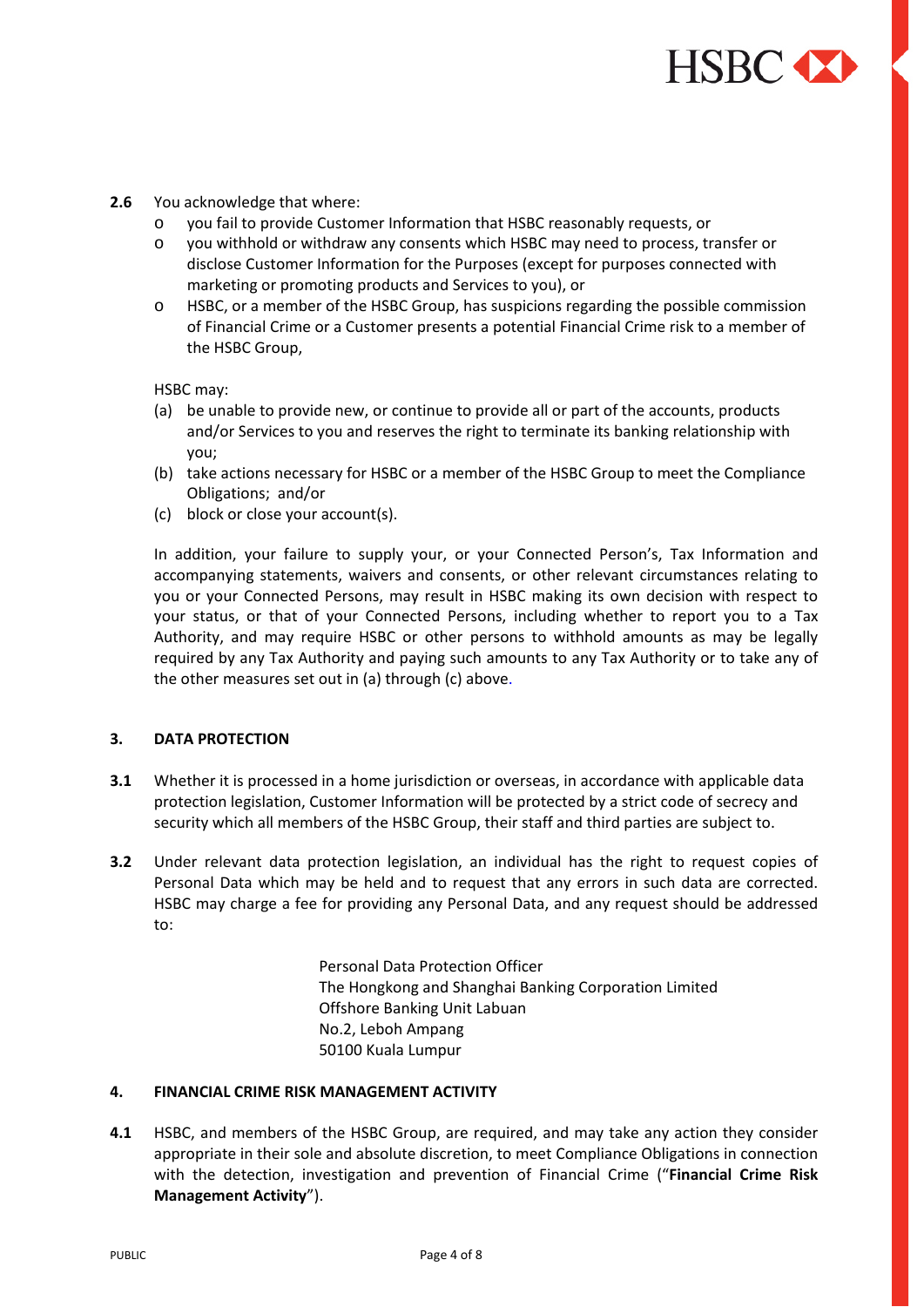

Such action may include, but is not limited to: (a) screening, intercepting and investigating any instruction, communication, drawdown request, application for any accounts, products and/or Services, or any payment sent to or by you, or on your behalf, (b) investigating the source of or intended recipient of funds, (c) combining Customer Information with other related information in the possession of the HSBC Group, and/or (d) making further enquiries as to the status of a person or entity, whether they are subject to a sanctions regime, or confirming a customer's identity and status.

- **4.2** Exceptionally, our Financial Crime Risk Management Activity may lead to us delaying, blocking or refusing the making or clearing of any payment, the processing of your instructions or application for any accounts, products and/or Services or the provision of all or part of any accounts, products and/or the Services*.* To the extent permissible by law, neither HSBC nor any other member of HSBC Group shall be liable to you or any third party in respect of any loss (however it arose) whether incurred by you or a third party caused in whole or in part in connection with the undertaking of Financial Crime Risk Management Activity.
- **4.3** If you or any of your shareholder (whether direct or indirect, legal or beneficial) is a company incorporated in a country that permits issuance of bearer shares, you confirm and warrant that neither you nor such shareholder has issued any bearer shares and you further undertake that neither you nor such shareholder will issue or convert any of your shares or such shareholder's shares (as the case may be) to bearer form without our prior written consent, failing which we reserve the right to terminate the banking relationship with you.

# **5. TAX COMPLIANCE**

You, and each Connected Person acting in their capacity as a Connected Person (and not in their personal capacity), acknowledge that you are solely responsible for understanding and complying with your tax obligations (including but not limited to, tax payment or filing of returns or other required documentation relating to the payment of all relevant taxes) in all jurisdictions in which those obligations arise and relating to the opening and use of accounts, products and/or Services provided by HSBC and/or members of the HSBC Group. Certain countries may have tax legislation with extra-territorial effect regardless of your or your Connected Person's place of domicile, residence, citizenship or incorporation. HSBC and/or any member of the HSBC Group does not provide tax advice. You are advised to seek independent legal and/or tax advice. HSBC and/or any member of the HSBC Group has no responsibility in respect of your tax obligations in any jurisdiction which they may arise including, without limitation, any that may relate specifically to the opening and use of accounts, products and/or Services provided by HSBC and/or members of the HSBC Group.

# **6. MISCELLANEOUS**

# **6.1 SURVIVAL UPON TERMINATION**

Clauses 1 to 4 and 6 of these Terms shall survive the termination of these Terms, any termination by HSBC or a member of the HSBC Group of the provision of any Services to you or the closure of your accounts.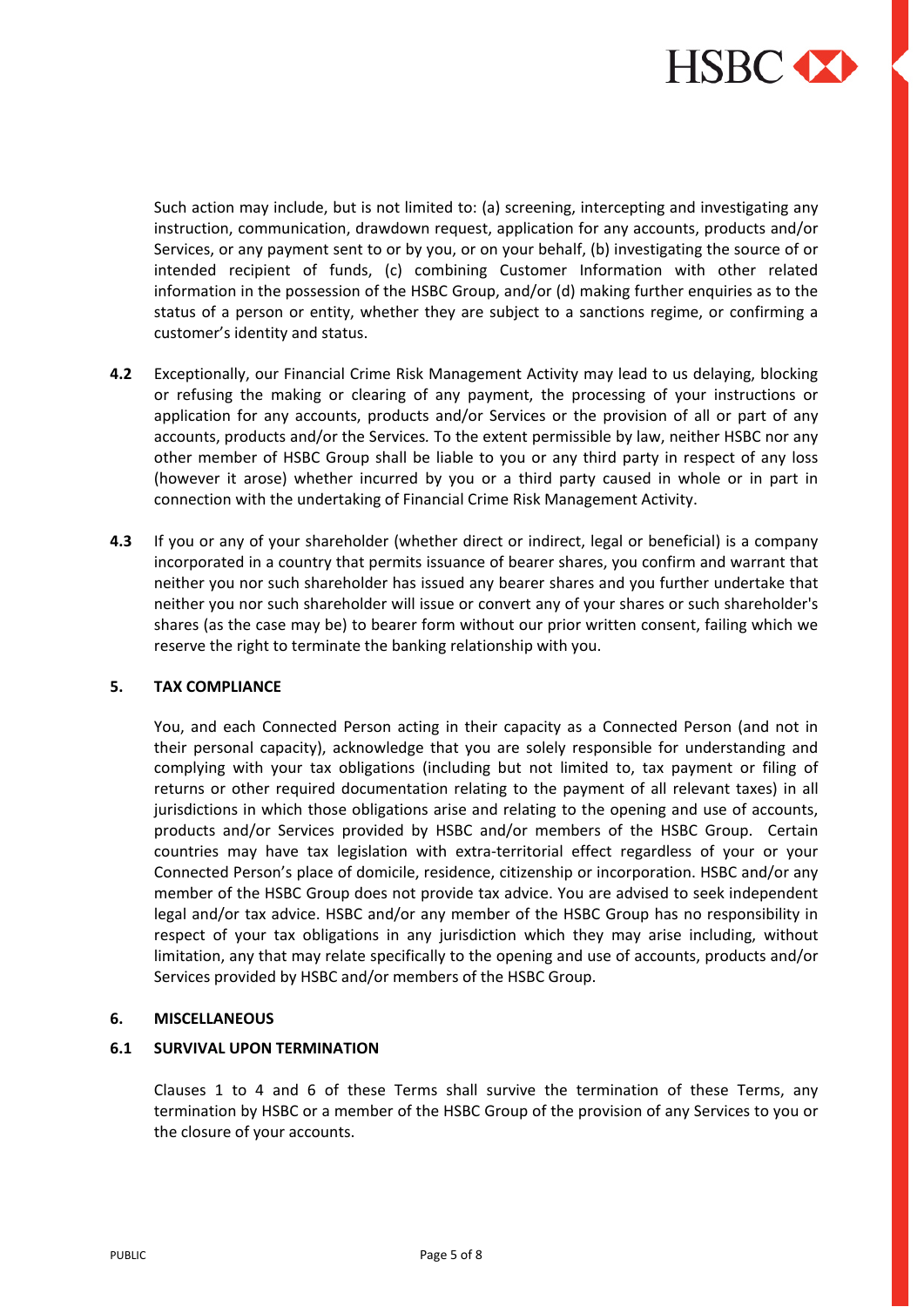

### **6.2 VARIATION**

HSBC may make amendments to these Terms which will become effective on 21 days' notice to you.

### **6.3 ASSIGNMENT**

The obligations under these Terms bind you and your respective successors, permitted assigns and personal representatives as applicable. You may not transfer or assign any of your rights and/or obligations under these Terms without our prior written consent.

# **6.4 NOTICE**

Any notice may be given by ordinary or registered post (not being AR registered post) sent to your last known address and such notice shall be deemed to have been duly delivered three (3) days after it is posted notwithstanding that it may be returned undelivered.

#### **6.5 RIGHTS AND REMEDIES**

The rights and remedies herein are cumulative and not exclusive of any rights or remedies provided by law. No failure to exercise or delay in exercising the same shall operate as a waiver thereof, nor shall any single or partial exercise thereof preclude any other or further exercise thereof.

### **6.6 WAIVER**

In the event that any party fails, or delays, to exercise a right under these Terms, that party may still exercise that right later. Any waiver or any right shall be in writing and limited to the specific circumstances.

#### **6.7 SEVERABILITY**

Each provision of these Terms is severable and if any provision is or becomes illegal, invalid or unenforceable in any jurisdiction, that provision is severed only in that particular jurisdiction. All other provisions shall continue to have effect.

#### **6.8 FURTHER ASSURANCES**

You shall from time to time execute such documents and perform such acts and things as we may reasonably require to give full effect to the provisions of these Terms.

# **7. GOVERNING LAW AND JURISDICTION**

**7.1** These Terms and any non-contractual obligations arising out of or in connection with them shall be governed by the laws of Malaysia and the parties submit to the exclusive jurisdiction of the courts of Malaysia.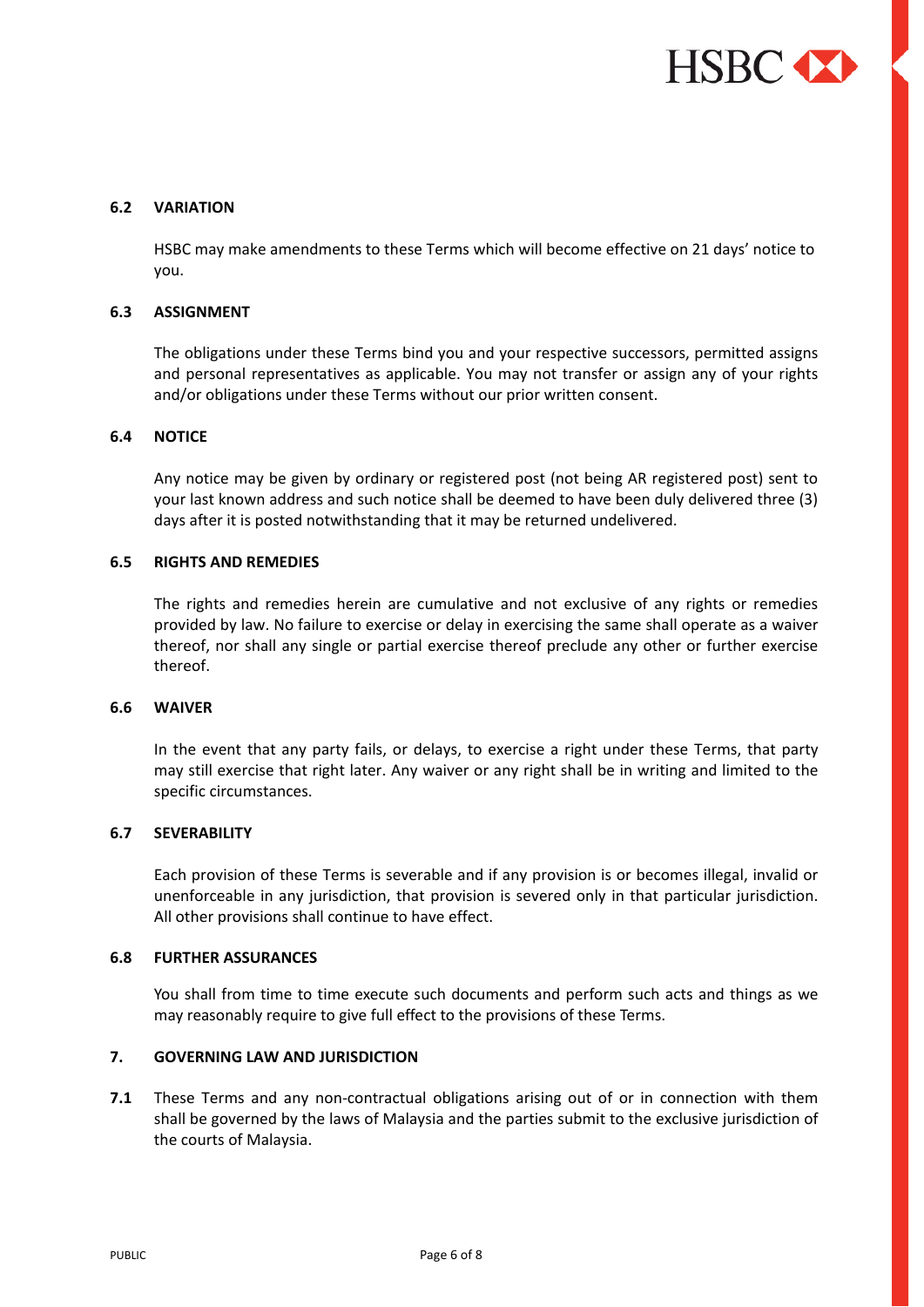

### **DEFINITIONS SCHEDULE**

**"Authorities"** includes any judicial, administrative, public or regulatory body, any government, any Tax Authority, securities or futures exchange, court, central bank or law enforcement body, or any of their agents, with jurisdiction over any member of the HSBC Group.

**"Compliance Obligations"** means obligations of the HSBC Group to comply with: (a) Laws, or international guidance and internal policies or procedures, (b) any demand and/or requests from Authorities or reporting, disclosure or other obligations under Laws, and/or (c) Laws requiring HSBC to verify the identity of its customers.

**"Connected Person"** means a person or entity whose information (including Personal Data or Tax Information) you provide, or which is provided on your behalf, to any member of the HSBC Group in connection with the provision of any accounts, products and/or Services. **Connected Person** may include, but is not limited to, any guarantor or security provider, a shareholder, director or officer of a company, guarantor or security provider, partners or members of a partnership, office-bearers, any signatories, users, delegates or system administrators, any "substantial owner", "controlling person", or beneficial owner, trustee, settlor or protector of a trust, account holder of a designated account, payee of a designated payment, representative, your agent or nominee, or your principal where you are acting on another's behalf, or any other persons or entities with whom you have a relationship that is relevant to your relationship with the HSBC Group.

**"controlling persons"** means individuals who exercise control over an entity (for a trust, these are the settlor, the trustees, the protector, the beneficiaries or class of beneficiaries, and any other individual who exercises ultimate effective control over the trust, and in the case of a legal entity other than a trust, these are persons in equivalent or similar positions of control).

**"Customer Information"** means (a) Personal Data, (b) confidential information (including information about you, your accounts, transactions and use of HSBC's products and Services, and your relationships with other members of the HSBC Group), and/or (c) Tax Information of either yourself or a Connected Person.

**"Financial Crime"** means money laundering, terrorist financing, bribery, corruption, tax evasion, fraud, evasion of economic or trade sanctions, and/or violations, or acts or attempts to circumvent or violate any Laws relating to these matters.

**"HSBC Group"** means HSBC Holdings plc, and/or any of, its affiliates, subsidiaries, associated entities and any of their branches and offices (together or individually), and **"member(s) of the HSBC Group"** has the same meaning.

**"Laws"** means any applicable local or foreign statute, law, regulation, ordinance, rule, judgment, decree, voluntary code, directive, sanctions regime, court order, agreement between any member of the HSBC Group and an Authority, or agreement or treaty between Authorities and applicable to HSBC or a member of the HSBC Group.

**"Loss"** means any claim, charge, cost (including, but not limited to, any legal or other professional cost), damages, debt, expense, tax, liability, obligation, allegation, suit, action, demand, cause of action, proceeding or judgment, however calculated or caused, and whether direct or indirect, consequential, punitive or incidental.